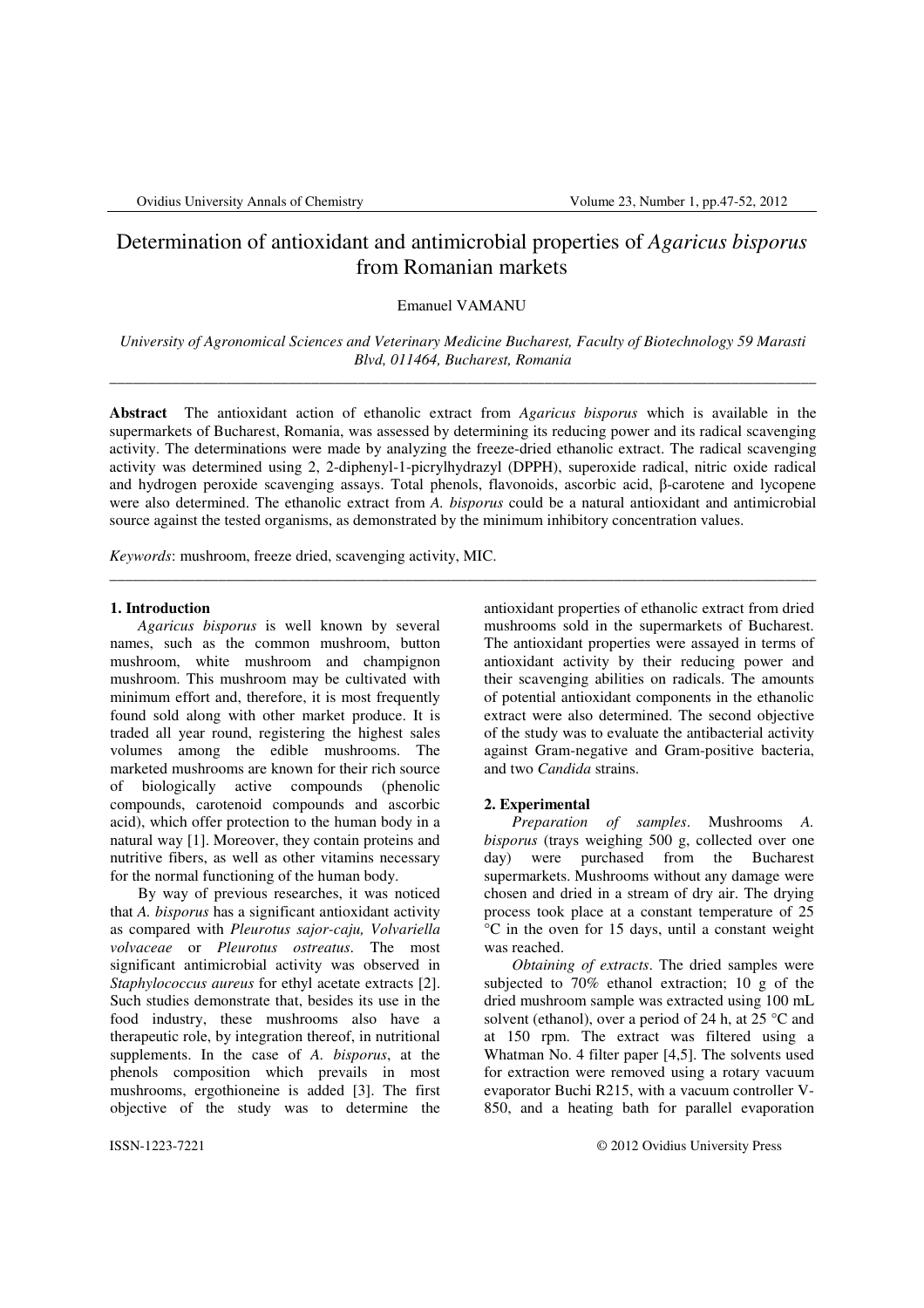Multivapor P-6, at 50 °C under vacuum. The resulting extracts were lyophilized in a freeze-dryer ALPHA 1-2/LD plus (Martin Christ GmbH), at –55 °C, for 48 h. Extract yield (g/g) was expressed as the weight of extract (g) per gram of dry mushroom of *A. bisporus* [6].

*Antioxidant activity (DPPH free radical scavenging activity) of ethanolic mushroom extract.* The antioxidant activity of the plant extracts and the standard (ascorbic acid) was assessed on the basis of the radical scavenging effect of the stable 1, 1 diphenyl-2-picrylhydrazyl (DPPH)-free radical activity. The different concentration of the extracts (2-10 mg/mL) was prepared in ethanol. 0.002% of DPPH was prepared in ethanol and 1 mL of this solution was mixed with 1 mL of sample solution and standard solution separately. These solution mixtures were kept in dark for 30 min and optical density was measured at 517 nm using Helios λ spectrophotometer. % inhibition was calculated using the formula given below (14):  $(A - B)/A \times$ 100, where A - optical density of the blank and B optical density of the sample [5].

*Reducing power.* Different extract concentration (2 to 10 mg/mL) in ethanol (2.5 mL) was mixed with 2.5 mL of 200 mM sodium phosphate buffer (pH 6.6) and 2.5 mL of 1% potassium ferricyanide, and the mixture was incubated at 50°C for 20 min. Then, 2.5 mL of 10% trichloroacetic acid was added, and the mixture was centrifuged at 200 ×g for 10 min. The upper layer (2.5 mL) was mixed with 2.5 mL of deionized water and 0.5 mL of 0.1% ferric chloride. The absorbance was measured at 700 nm against a blank. Ascorbic acid was used as standard [7].

 *Nitric oxide radical scavenging assay.* The procedure is based on the method [8] where sodium nitroprusside in aqueous solution at physiological pH spontaneously generates nitric oxide, which interacts with oxygen to produce nitrite ions that can be estimated using Greiss reagent. Scavengers of nitric oxide compete with oxygen leading to reduced production of nitrite ions.

 *Hydrogen peroxide radical scavenging (SO) assay.* A solution of hydrogen peroxide  $(2 \text{ mmol } L^{-1})$ was prepared in a phosphate buffer (pH 7.4). The hydrogen peroxide concentration was determined spectrophotometrically from absorption at 230 nm with molar absorbtivity of 81  $M^{-1}$  cm<sup>-1</sup>. Each extract (100  $\mu$ g mL<sup>-1</sup>) was added to the hydrogen peroxide solution (0.6 mL). The absorbance of hydrogen peroxide at 230 nm was determined after 10 min against a blank containing phosphate buffer without hydrogen peroxide [9].

 *Superoxide radical scavenging (SO) assay.* The reaction mixture contained Nitroblue tetrazolium (0.1 mM) and Nicotinamide adenine dinucleotide (0.1 mM) with or without sample to be assayed in a total volume of 1 mL of Tris-HCl buffer (0.02 M, pH 8.3). The reaction was started by adding Phenazine methosulphate  $(10 \mu M)$  to the mixture and change in the absorbance was recorded at 560 nm. The percent inhibition was calculated against a control without test sample [10].

The total phenolic and flavonoid content of ethanolic extract, and several organic fractions, were determined using Folin-Ciocalteu reagent and aluminium chloride colorimetric method, respectively [10].

β*-carotene and lycopene determination*. The dried ethanolic extract (100 mg) was vigorously shaken with 10 mL of acetone–hexane mixture (4:6) for 1 min and filtered through Whatman No. 4 filter paper. The absorbance of the filtrate was measured at 453, 645 and 663 nm. Contents of β-carotene and lycopene were calculated according to the following equations: lycopene (mg/100 mL) = -0.0458 A<sub>663</sub> + 0.372 A<sub>505</sub> - 0.0806 A<sub>453</sub>; β-carotene (mg/100 mL) =  $0.216 A_{663} - 0.304 A_{505} + 0.452 A_{453}$  [11].

*Ascorbic acid determination.* Ascorbic acid contents of the extract were determined spectrophotometrically by metaphosphoric acid extraction of 2,6-dichlorophenol indophenol dye using a Helios spectrophotometer in a wavelength of 500 nm with a 1 cm quartz cell. The ascorbic acid content was reported as mg/100 mL [12].

*Determining the antimicrobial capacity (Minimum Inhibitory Concentration - MIC).* For tests, *Escherichia coli* CBAB 2*, Bacillus cereus*  CMGB 215, *Listeria innocua* CMGB 218, *Staphylococcus aureus* ATCC 6588*, Pseudomonas aeruginosa* ATCC 15442*, Candida albicans* ATCC 20231*, Candida sp*. ICCF 15 strains were used. Each strain was inoculated separately  $(10^6 \text{ UFC/mL})$  in a Petri dish on which LB/YPG agarised medium was poured. The extract was incorporated into nutrient agar at concentrations from 1 mg/mL to 25 mg/mL. 20 µL of extract were added and the dish was kept 30 minutes to absorb the extract. Then it was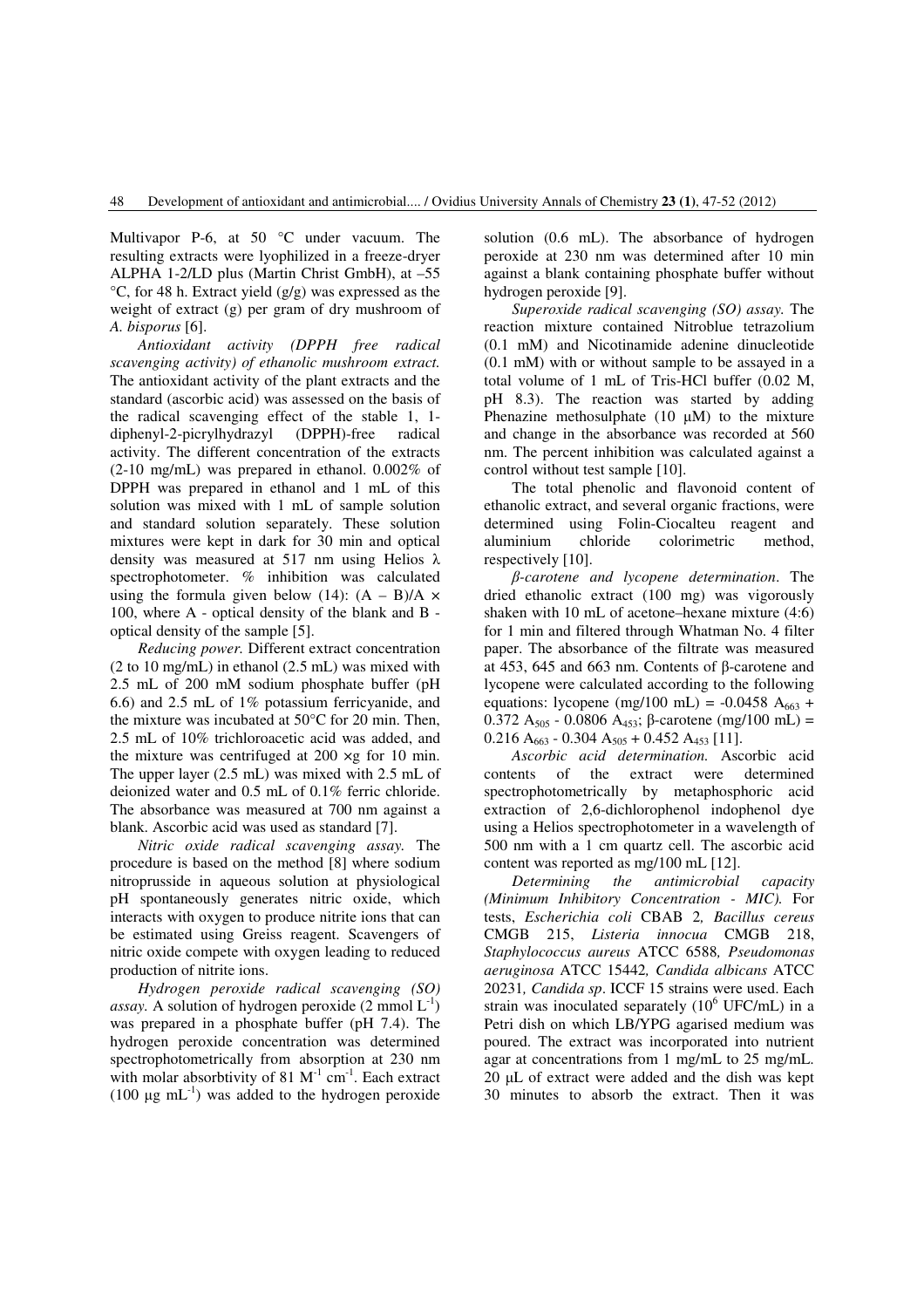inserted in the thermostat, at  $28 - 30^0$ C, for 24 hours. The minimum inhibitory concentrations (MICs) of the extract for each test microorganism were regarded as the agar plate with the lowest concentrations without growth. [13].

*Statistical analysis.* All the essays were assessed in triplicate, and the results were expressed as mean  $\pm$ SD values of three observations (p <0.05). The mean values and standard deviation were calculated with the EXCEL program from Microsoft Office 2010 package.

## **3. Results and Discussions**

Ethanol is a bipolar solvent with high penetration power, therefore, being mainly used in extractions of biologically active compounds from natural products. Using a mixture of ethanol:distilled water of 70:30 (v/v), an extraction yield of 4.73  $\pm$ 0.32% was obtained. The extraction yield of phenolic compounds in *A. bisporus* was 0.19 ± 0.12%.

#### *In vitro antimicrobial activity*

 The results of the *in vitro* antimicrobial activity of ethanolic extract are detailed in **Table 1.** All extracts from *A. bisporus* have antimicrobial activity against the potentially pathogenic strains tested. This is due to the fact that the ethanolic extract contains various components with antimicrobial activity. The freeze-dried extract displayed maximum inhibition (MIC 5 mg/mL) towards *Escherichia coli* CBAB 2, and also against *S. aureus* ATCC 6588 (Gramnegative). In exchange, *Pseudomonas aeruginosa*  ATCC 15442 proved to be the most resistant strain, with a minimum inhibitory concentration value of 15 mg/mL. The antimicrobial activity on the tested strains confirms the use of such raw extracts, and justifies the researches on new sources of bioactive compounds.

#### *2,2-diphenyl-1-picrylhydrazyl scavenging activity*

2,2-diphenyl-1-picrylhydrazyl (DPPH) radical is a very stable one when it accepts an electron. The action of antioxidants determines the reduction of absorbance to 517 nm. The reduction of absorbance caused by the antioxidants determines a change in color from violet to yellow [14].

Thus, DPPH is normally used as a sublayer to assess the antioxidant activity of an extract [15]. **Figure 1** presents  $(p \le 0.01)$  the reduction of the DPPH radicals' concentration due to the ethanolic extract in *A. bisporus* and the standard (ascorbic acid). At a concentration of 10 mg/mL, the scavenging ability of the DPPH radical was approximately 43% lower than that of the standard, and by 31% as compared with the ethanolic extract from *A. blazei*. The study confirms the moderate antioxidant effect of the ethanolic extract from *A. blazei*. Similar values were obtained for strains of *Pleurotus*. They were lower than those of the extract from *Coprinus comatus*, approximately 65%, for similar concentrations of extract [16]. This result is compliant with prior researches.

#### *Reducing power*

**Figure 2** presents the reducing power of the ethanolic extract as compared with the ascorbic acid. It is well known that the reducing power is associated with the antioxidant activity and the total quantity of phenols. The yellow color of the testing solution changes to various tones of green-blue, depending on the reducing power of each extract or on the concentration thereof. The presence of antioxidants in an extract determines the reduction of Fe<sup>3+</sup> to Fe<sup>2+</sup> [17, 18, 19]. The reducing power of the ethanolic extract increased with its concentration.

| <b>Tested strains</b>             | <b>Antimicrobial activity</b><br>(mg/mL) | <b>Ampicillin</b><br>$(\mu g/mL)$ |
|-----------------------------------|------------------------------------------|-----------------------------------|
| Escherichia coli CBAB 2           |                                          | 22                                |
| <b>Bacillus cereus CMGB 215</b>   | 12.5                                     | 22                                |
| Listeria innocua CMGB 218         | 7.5                                      | 10                                |
| Staphylococcus aureus ATCC 6588   |                                          | 23                                |
| Pseudomonas aeruginosa ATCC 15442 | 15                                       | 28                                |
| Candida albicans ATCC 20231       | 7.5                                      | 25                                |
| Candida sp. ICCF 15               | 7.5                                      | 25                                |

**Table 1.** Minimum inhibitory concentration (MIC) of *Agaricus bisporus* ethanolic extract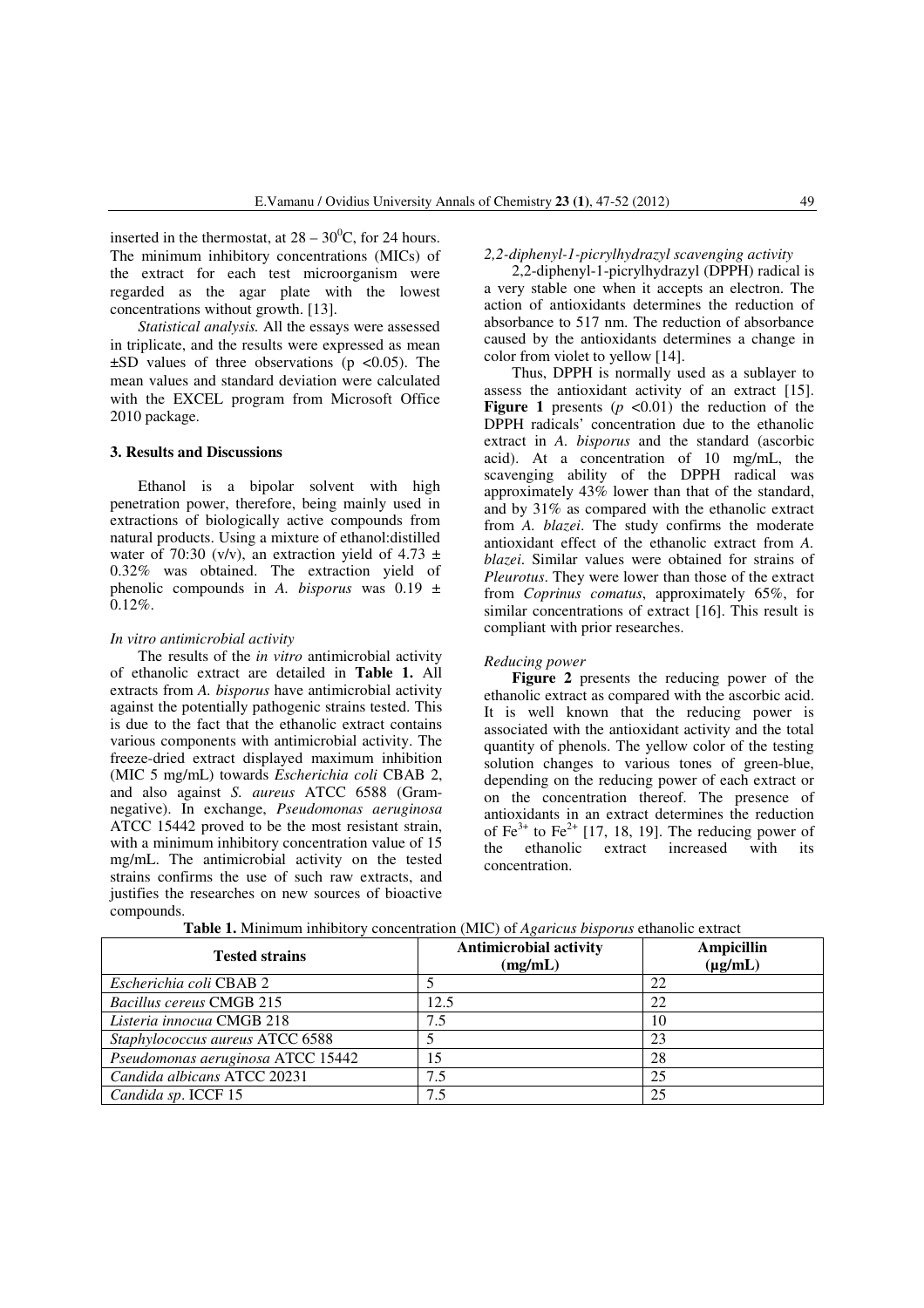50 Development of antioxidant and antimicrobial.... / Ovidius University Annals of Chemistry **23 (1)**, 47-52 (2012)

**Table 2.** EC<sub>50</sub> values (mg/mL) obtained in the antioxidant activity of ethanolic extract from *Agaricus bisporus* 

|                                       | $EC_{50}$ values |
|---------------------------------------|------------------|
| DPPH scavenging activity              | $3.59 \pm 0.08$  |
| Reducing power                        | $4.71 \pm 0.15$  |
| Nitric oxide scavenging activity      | $4.22 \pm 0.29$  |
| Superoxide anion scavenging activity  | $10.00 \pm 1.37$ |
| Hydrogen peroxide scavenging activity | $2.75 \pm 0.2$   |

The results obtained (for 10 mg/mL) are similar to those for *A. arvensis* and *Sarcodon imbricatus*, at a concentration of 5 mg/mL [11]. Also, the values of the reducing power are similar to those obtained from the fructification bodies of the mushrooms *P. ferula* (0.57), *P. ostreatus* (0.56), and even higher for the extract from *Boletus edulis* (0.44) at 13.72% [17]. In exchange, as compared with the standard (ascorbic acid), the results were, on average, 62.5% lower, which is a moderate reducing power. These results are compliant with the scavenging ability of the DPPH radical.



**Fig. 1.** DPPH radical scavenging activity of the ethanolic extract from *Agaricus bisporus* 

## *Nitric oxide radical scavenging activity*

 The nitric oxide may spontaneously occur by oxidation. It is very unstable and reacts with oxygen. It is a strong mediator for certain physiological processes, such as relaxation of the soft muscles and neuronal signaling, while the deficit of nitric oxide is associated with hypertension [20,21]. The ethanolic extract inhibits the nitric oxide depending on the concentration (**Fig. 3**). At a concentration of 10 mg/mL, the binding ability was 27.74% lower than that of the standard  $67.2\%$ . Thus, the EC<sub>50</sub> value was 4.22  $\pm$  0.29 mg/mL, and the standard 0.08  $\pm$  0.01 mg/mL (**Table 2**).



**Fig. 2.** Reducing power of the ethanolic extract from *Agaricus bisporus*



**Fig. 3.** Nitric oxide scavenging activity of the ethanolic extract from *Agaricus bisporus*

# *Superoxide anion Radical Scavenging Activity*

This radical is involved in the acceleration of aging processes. Superoxide anions play an important role in the formation of other reactive oxygen species, such as singlet oxygen, hydrogen peroxide and hydroxyl radical, which induce oxidative damage in DNA, lipids and proteins [22]. **Figure 4** indicates a reduced inhibiting ability of the superoxide radical. An ability of 50% was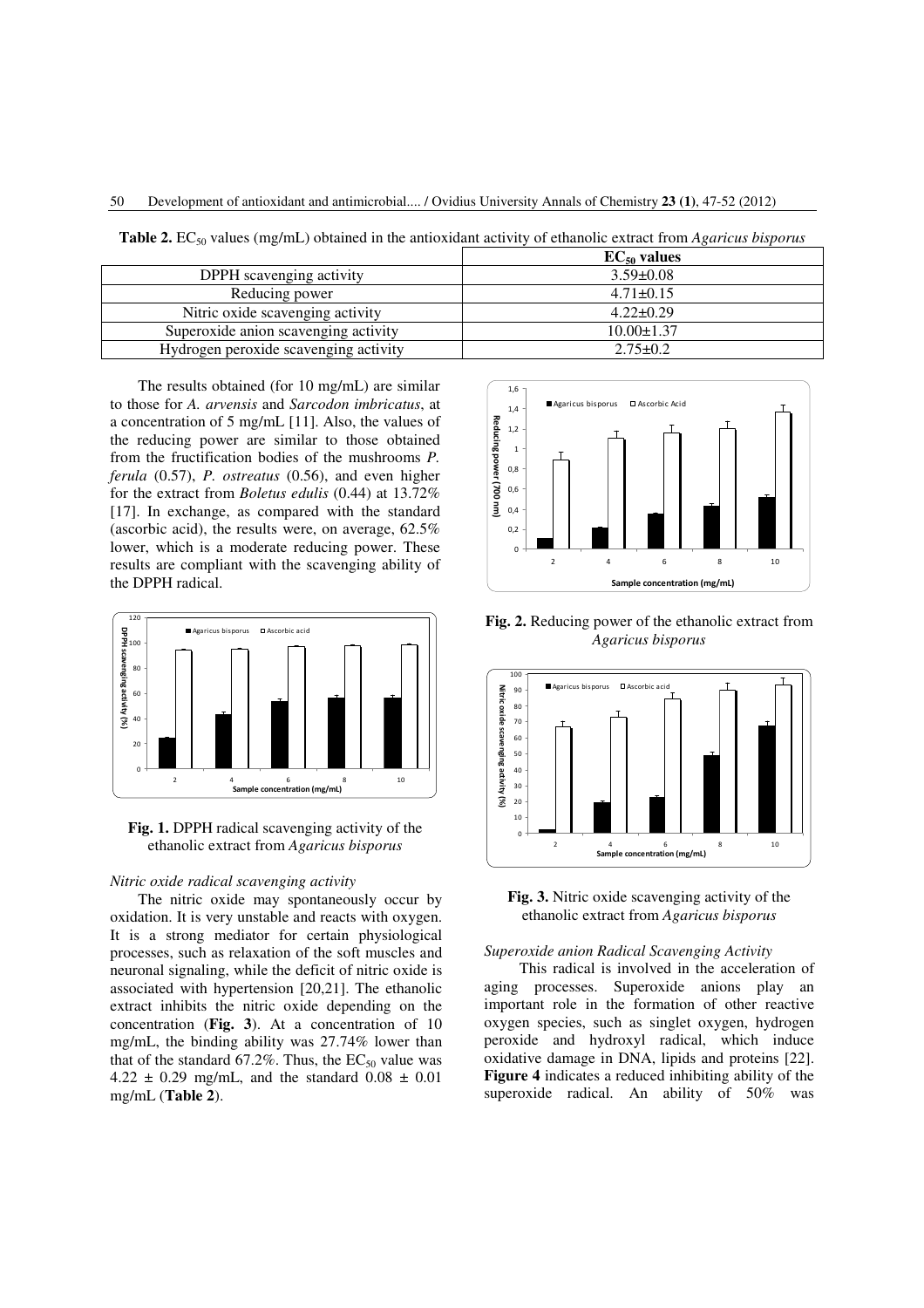determined for 10 mg/mL, and the ascorbic acid used as standard displayed a value of 97% for the same concentration of the sample. The determinations are confirmed by the  $EC_{50}$  value of the standard, i.e.  $0.6 \pm 0.02$  mg/mL.



**Fig. 4.** Superoxide radical scavenging activity of the ethanolic extract from *Agaricus bisporus*



**Fig. 5.** Hydrogen peroxide radical scavenging activity of the ethanolic extract from *Agaricus bisporus*

# *Scavenging of hydrogen peroxide*

Hydrogen peroxide is formed *in vivo* by enzymatic oxidation processes. It may go through the cellular membrane, having significant oxidation abilities. Although not toxic in itself, its negative role results from the ability to generate hydroxyl radicals at cellular level [23]. The biological value of the ethanolic extract from *A. bisporus* comes from the high inhibiting ability of the hydrogen peroxide. This conclusion is strengthened by the low value of  $EC_{50}$ ,  $2.75 \pm 0.2$  mg/mL (Table 2), as compared with that of the ascorbic acid,  $1.08 \pm 0.13$  mg/mL.

The validation of the results obtained is supported by the values which correspond to recent researches in which both the antioxidant activity and the reducing power are concerned (Table 2). In this case, the values for  $EC_{50}$  were less than 10 mg/mL, with the exception of the superoxide anion scavenging activity. A very good correlation coefficient  $(r^2)$  was calculated between the quantity of phenols and the DPPH scavenging activity (0.7864), reducing power (0.9843), nitric oxide scavenging activity (0.9346), superoxide anion scavenging activity (0.935) and hydrogen peroxide scavenging activity (0.8956). In exchange, the correlation coefficient between the content of flavonoids and DPPH scavenging activity was 0.0776, reducing power (0.0027), nitric oxide scavenging activity (0.0928), superoxide anion scavenging activity (0.0087) and hydrogen peroxide scavenging activity (0.0076). These low values of the correlation coefficient  $(r^2)$  prove the different roles exercised by the flavonoids as compared with phenols on various species of free radicals [24].

In the ethanolic extract from *A. bisporus*, compounds with antioxidant effect were identified (**Table 3**). A very small quantity of carotenoid compounds, especially lycopene, was identified, as compared with other extracts from *A. bisporus* [25] and *P. ostreatus* [26].

**Table 3.** Antioxidant contents of ethanolic extract from *Agaricus bisporus*

| <b>Antioxidant components</b>    | <b>Ethanolic extract</b> |  |
|----------------------------------|--------------------------|--|
| Total phenols                    | $19.74 \pm 0.3$          |  |
| (mg gallic acid/g extract)       |                          |  |
| Flavonoids                       | $123 \pm 0.62$           |  |
| (mg quercetina/g extract)        |                          |  |
| Ascorbic acid (mg/g extract)     | $0.01 \pm 0.01$          |  |
| $β$ -carotene (μg/100 g extract) | $9 \pm 0.5$              |  |
| Lycopene $(\mu g/100 g$ extract) | $0.1 \pm 0.005$          |  |

On the other hand, the total determined quantity of phenols and flavonoids was higher than in the case of certain species related to or belonging to the same species in the case of methanolic extract [27].

#### **4. Conclusions**

*A. bisporus* has significant antioxidant activities and free radicals binding abilities. The extract represents a source of compounds useful in